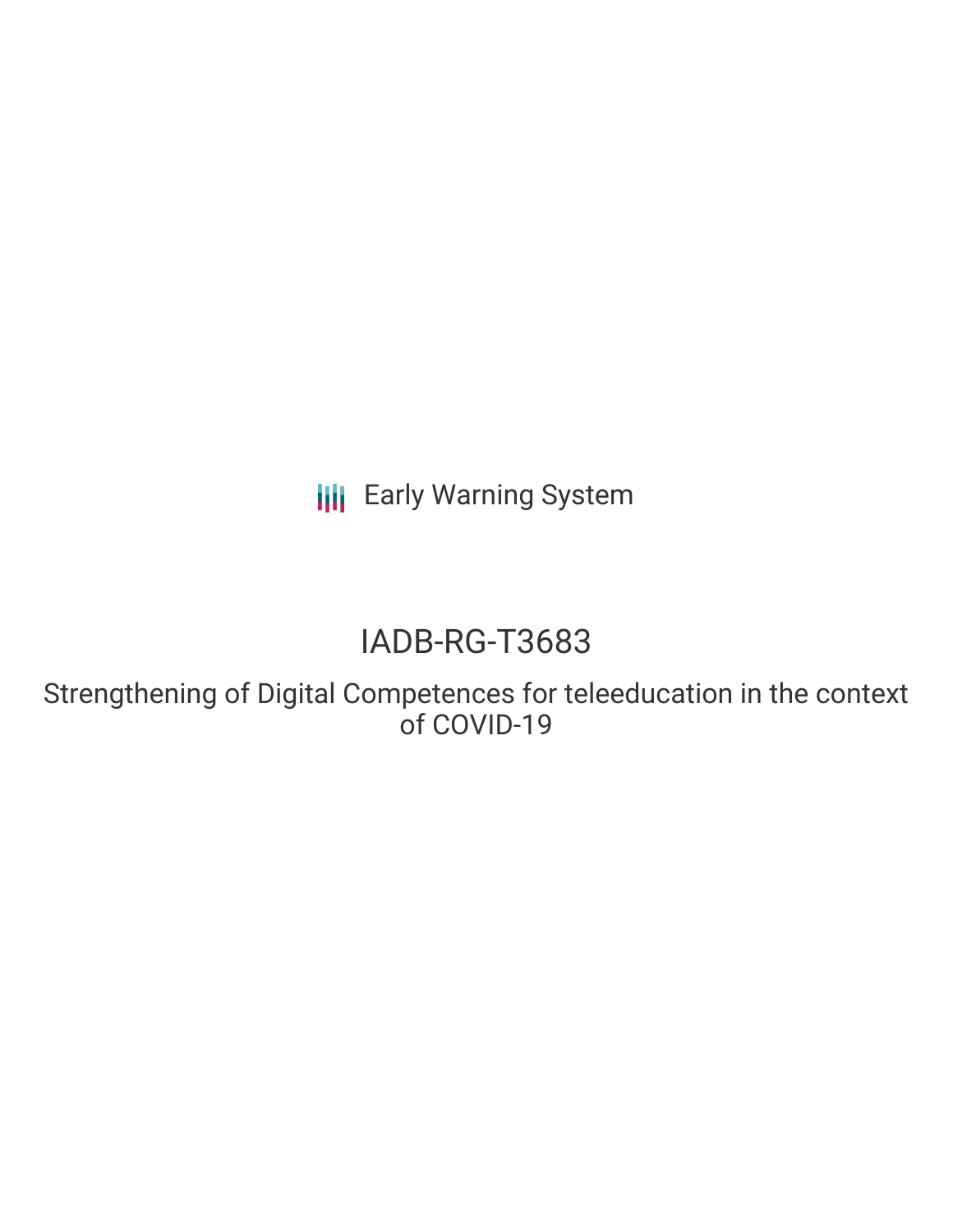

## Early Warning System Strengthening of Digital Competences for teleeducation in the context of COVID-19

#### **Quick Facts**

| <b>Financial Institutions</b>  | Inter-American Development Bank (IADB)                          |
|--------------------------------|-----------------------------------------------------------------|
| <b>Status</b>                  | Approved                                                        |
| <b>Bank Risk Rating</b>        |                                                                 |
| <b>Voting Date</b>             | 2020-09-21                                                      |
| <b>Sectors</b>                 | Education and Health, Industry and Trade, Technical Cooperation |
| <b>Investment Type(s)</b>      | Grant                                                           |
| <b>Investment Amount (USD)</b> | $$0.22$ million                                                 |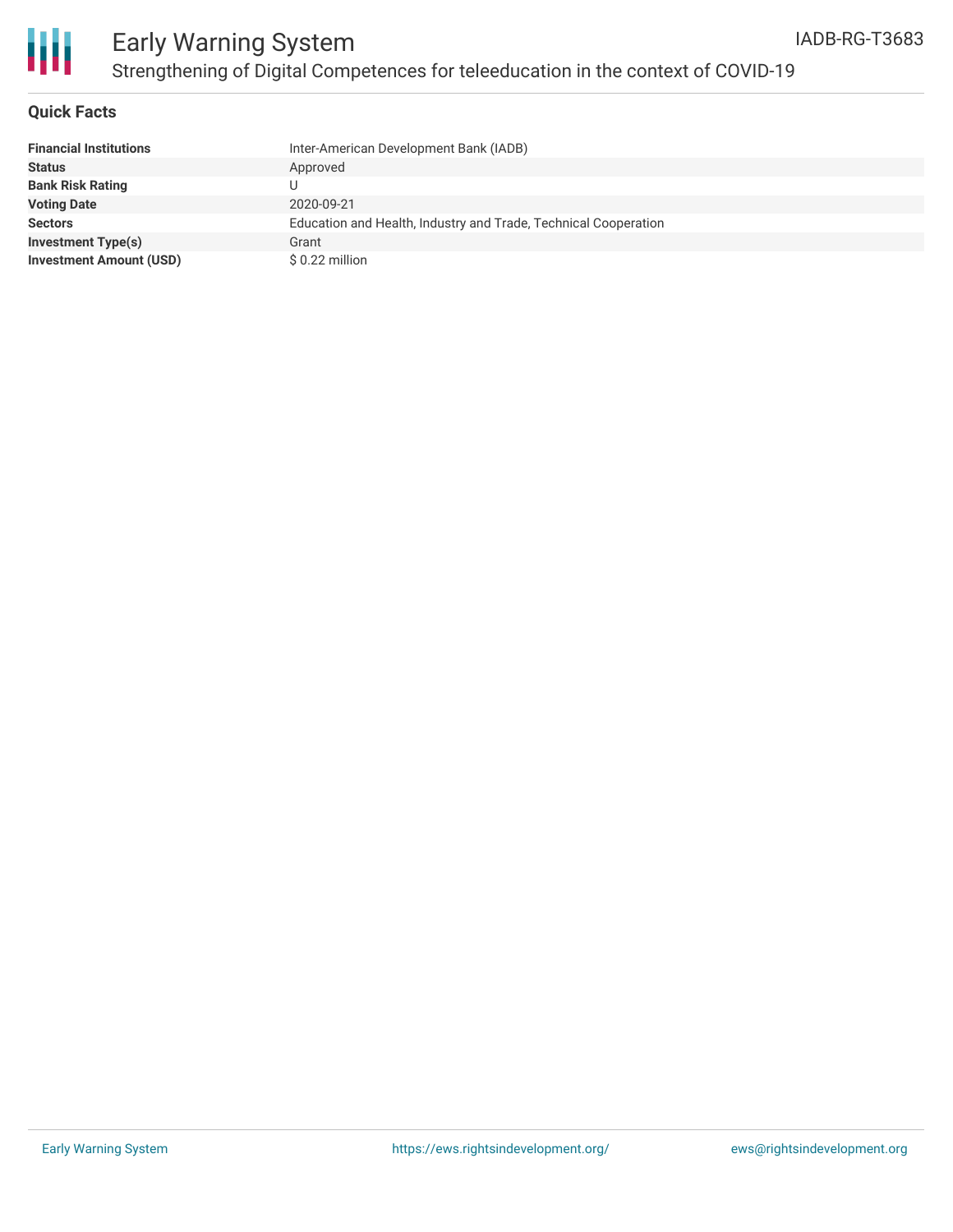

### Early Warning System Strengthening of Digital Competences for teleeducation in the context of COVID-19

### **Project Description**

According to IADB website, this contribute to the institutional strengthening of the countries of the region to update and accelerate their offer of support for digital training in the context of the COVID-19 pandemic.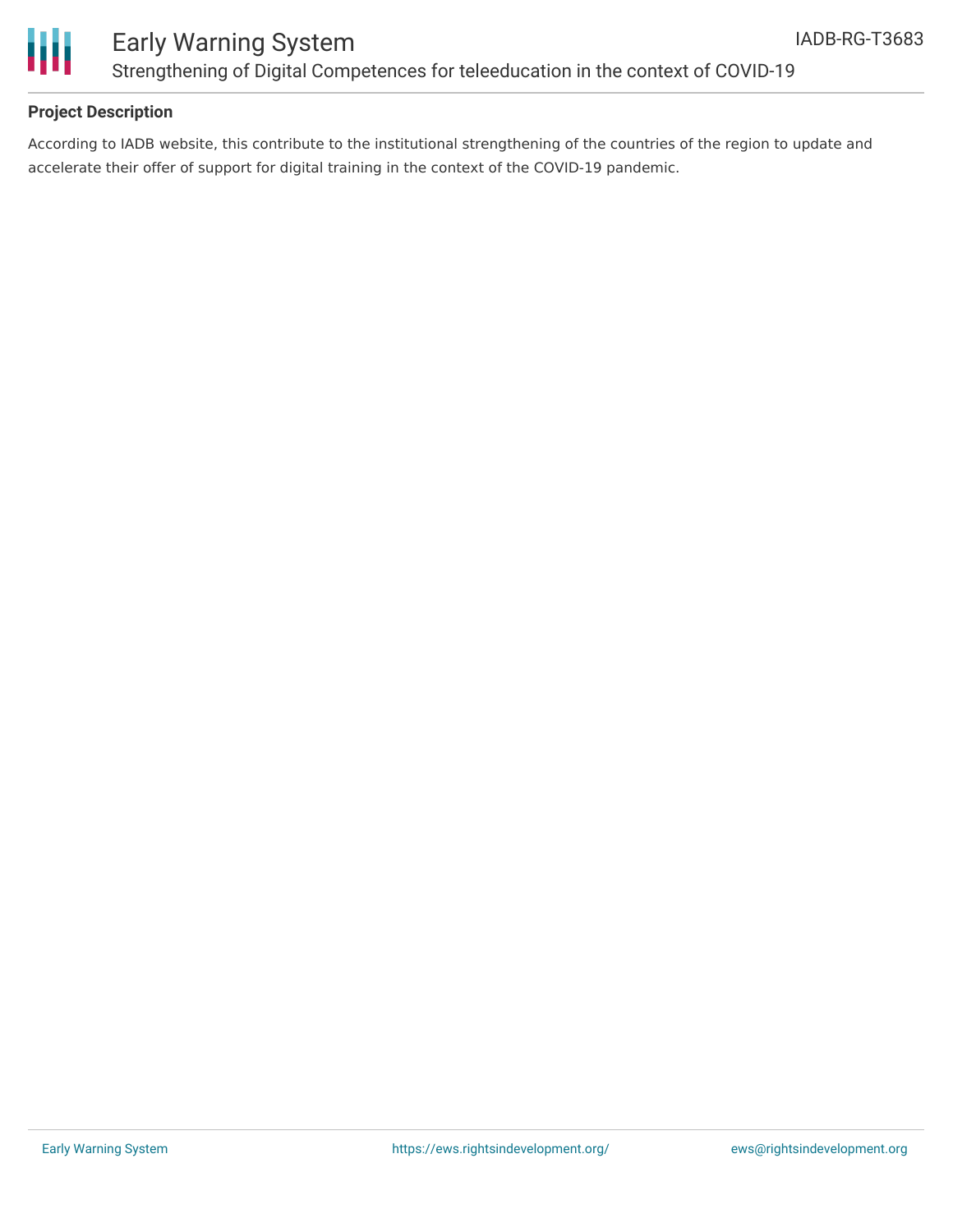

### Early Warning System Strengthening of Digital Competences for teleeducation in the context of COVID-19

#### **Investment Description**

• Inter-American Development Bank (IADB)